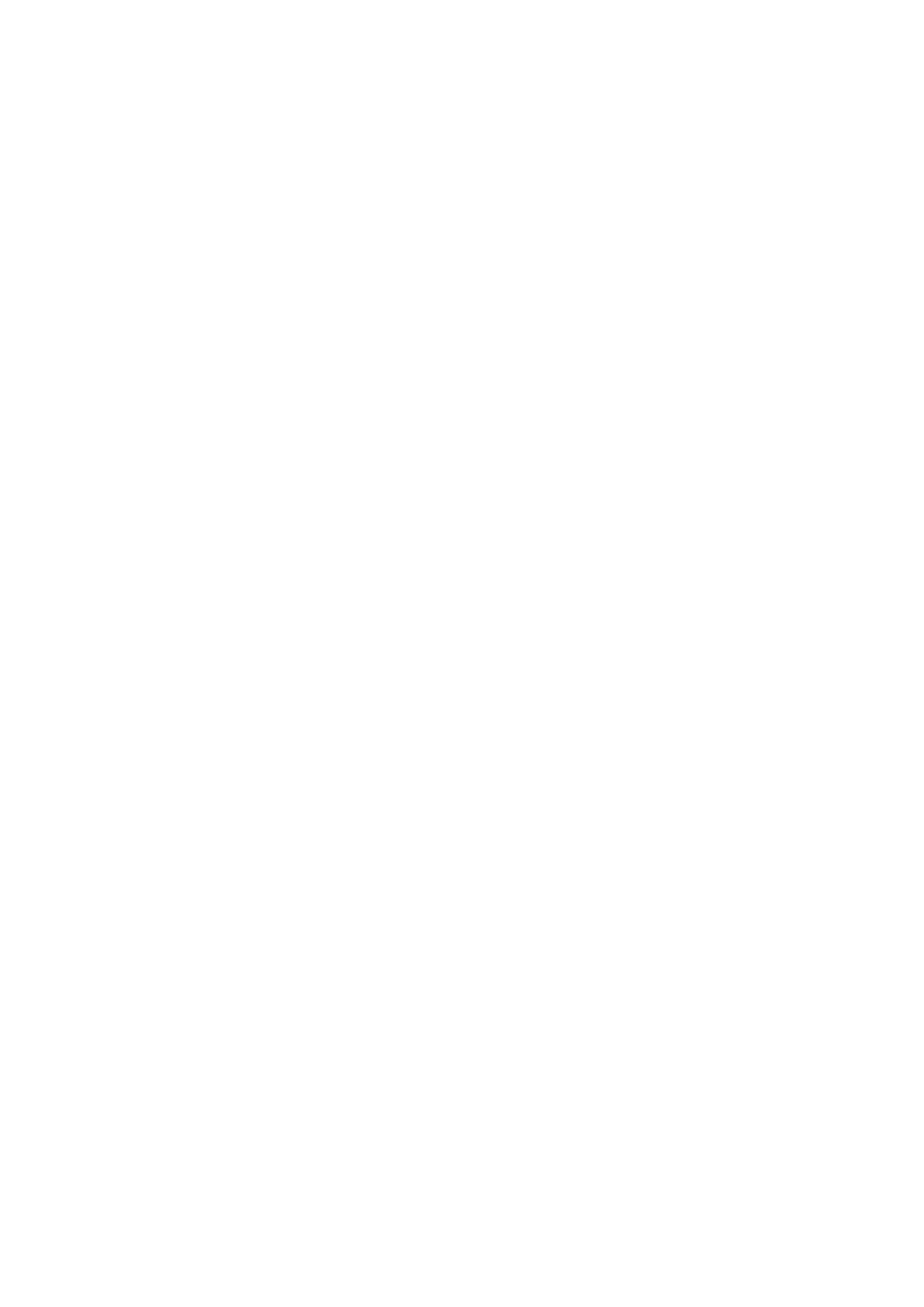



| # | <b>Nation</b> | <b>FAMILY NAME Given Name</b> |  | World Ranking   Seeding Position |  |
|---|---------------|-------------------------------|--|----------------------------------|--|
|   | CHI           | GONZALEZ Judith               |  |                                  |  |
|   | TA            | CONFORTI Anna                 |  |                                  |  |
|   | <b>VAL</b>    | ORTIZ MEDINA   Maria          |  |                                  |  |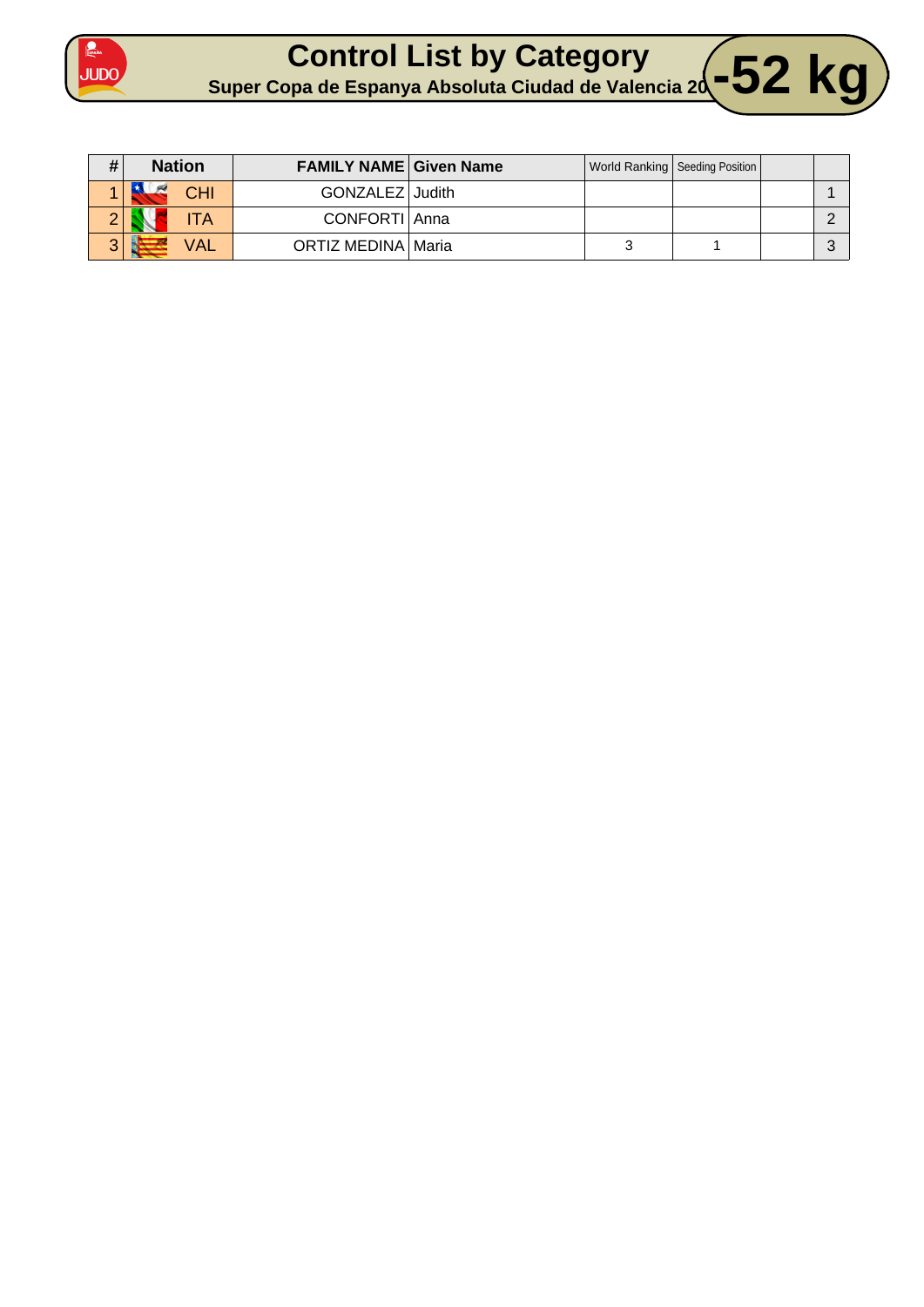

**Control List by Category Super Copa de Espanya Absoluta Ciudad de Valencia 20 -57 kg** 

| #              | <b>Nation</b> | <b>FAMILY NAME Given Name</b>   |                 | World Ranking   Seeding Position |   |
|----------------|---------------|---------------------------------|-----------------|----------------------------------|---|
|                | <b>CAT</b>    | ROSADO GONZALEZ Miriam          |                 |                                  |   |
| $\overline{2}$ | <b>CAT</b>    | <b>TORRES RAVES Patricia</b>    |                 |                                  |   |
| 3              | <b>DOM</b>    |                                 | GARCIA Ana Rosa |                                  | 3 |
| 4              | <b>VAL</b>    | <b>HERRERO ZAPIRAIN Maitane</b> |                 |                                  |   |
| 5              | <b>VAL</b>    | POU JIMENEZ Neus                |                 |                                  | 5 |
| 6              | <b>VAL</b>    | RUIZ MURO Maria                 |                 |                                  | 6 |

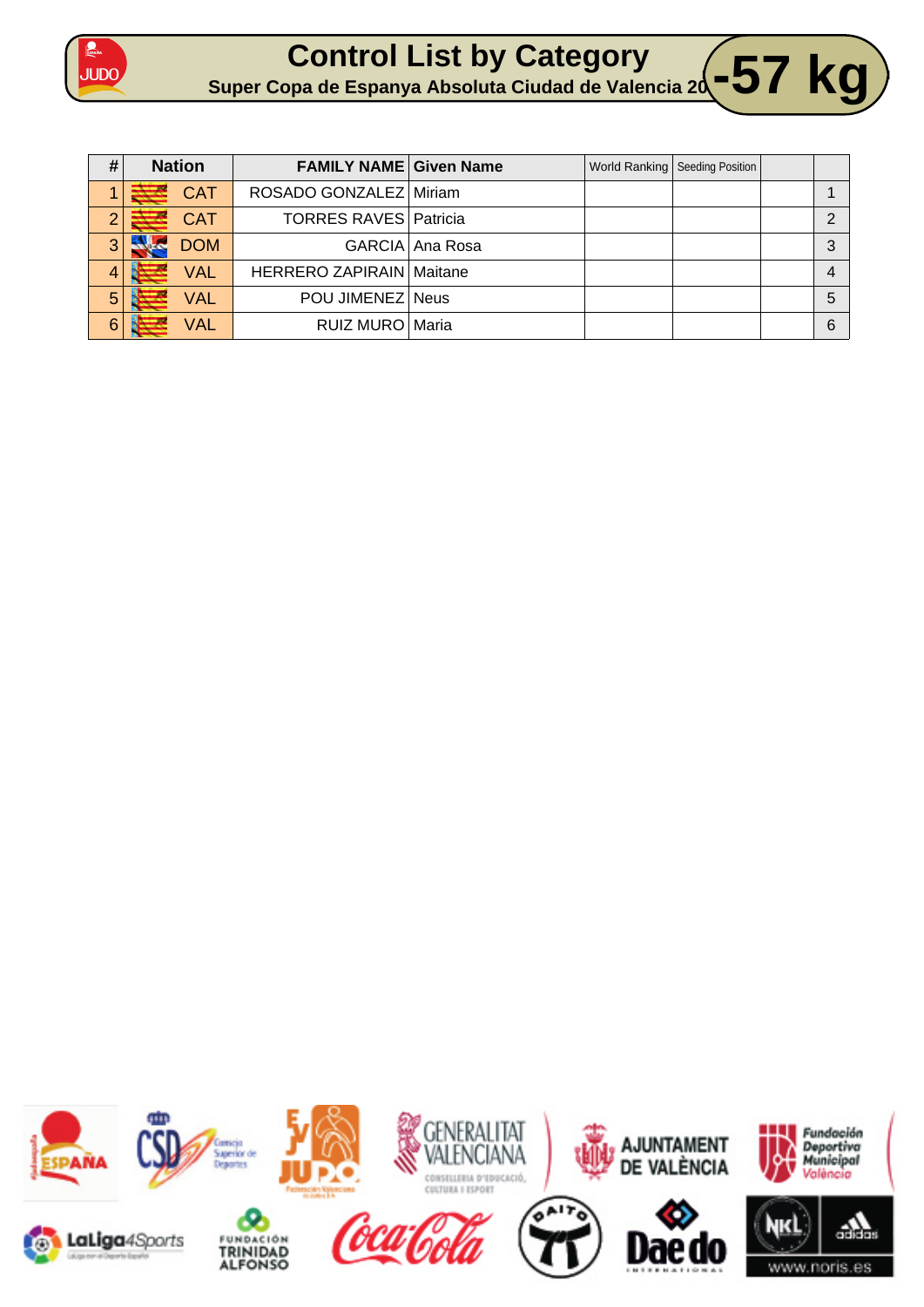

| #             | <b>Nation</b> | <b>FAMILY NAME Given Name</b> |  | World Ranking   Seeding Position |  |
|---------------|---------------|-------------------------------|--|----------------------------------|--|
|               | <b>CAT</b>    | MENDOZA OLIVO Ana Fernanda    |  |                                  |  |
| $\mathcal{O}$ | <b>DOM</b>    | SILVESTRE TUSEN Yamilka       |  |                                  |  |
| 3             | <b>GAL</b>    | <b>ORTIZ MEDINA   Marta</b>   |  |                                  |  |
|               | <b>VAL</b>    | RAMOS BALLESTER   Maria       |  |                                  |  |
| 5             | <b>VAL</b>    | ROBLES LOZANO   Patricia      |  |                                  |  |

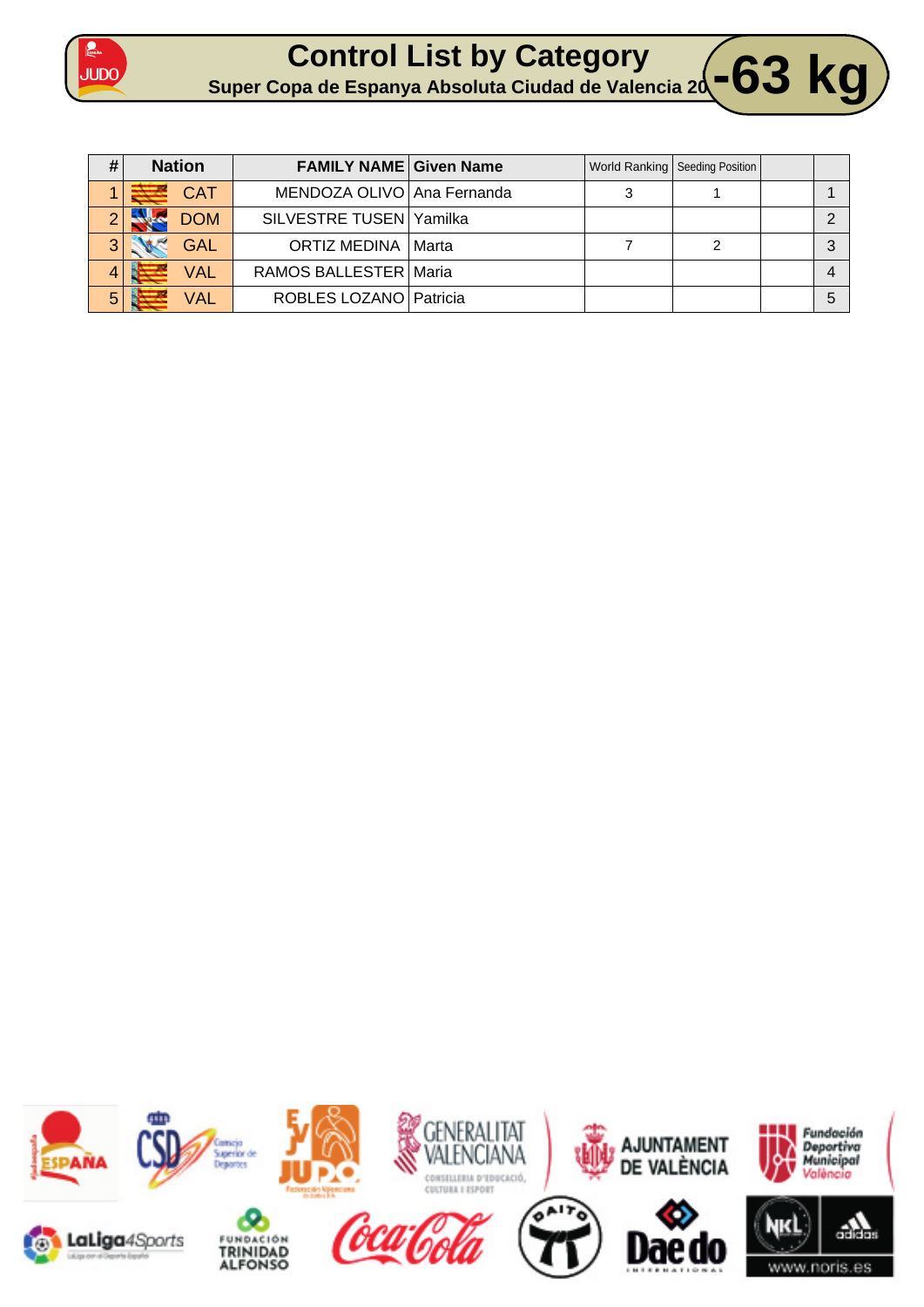



| # | <b>Nation</b> | <b>FAMILY NAME Given Name</b>   |  | World Ranking   Seeding Position |  |
|---|---------------|---------------------------------|--|----------------------------------|--|
|   |               | CHISARI   Melanie               |  |                                  |  |
|   | <b>VAL</b>    | SERRANO GONZALEZ Maria Victoria |  |                                  |  |

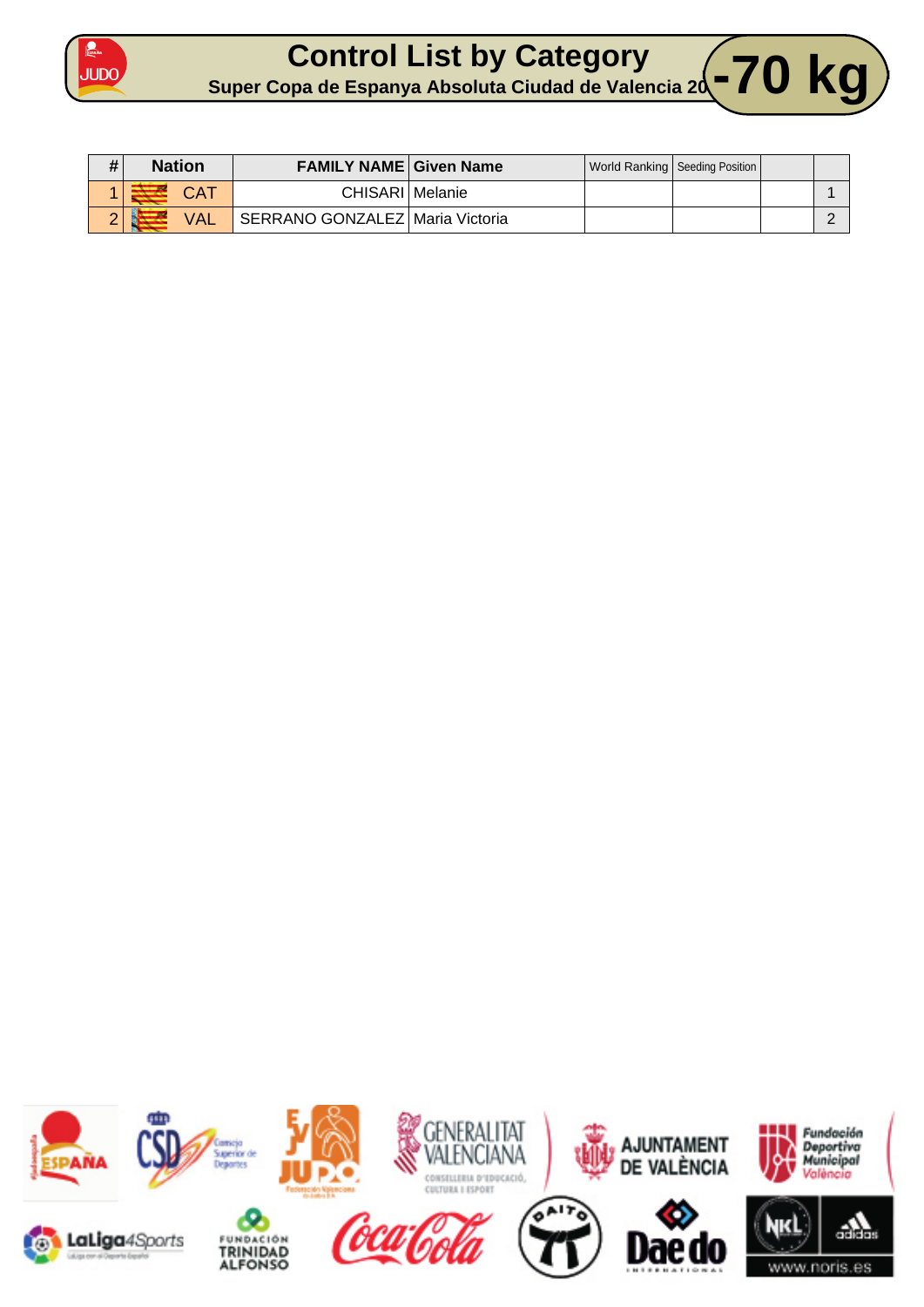